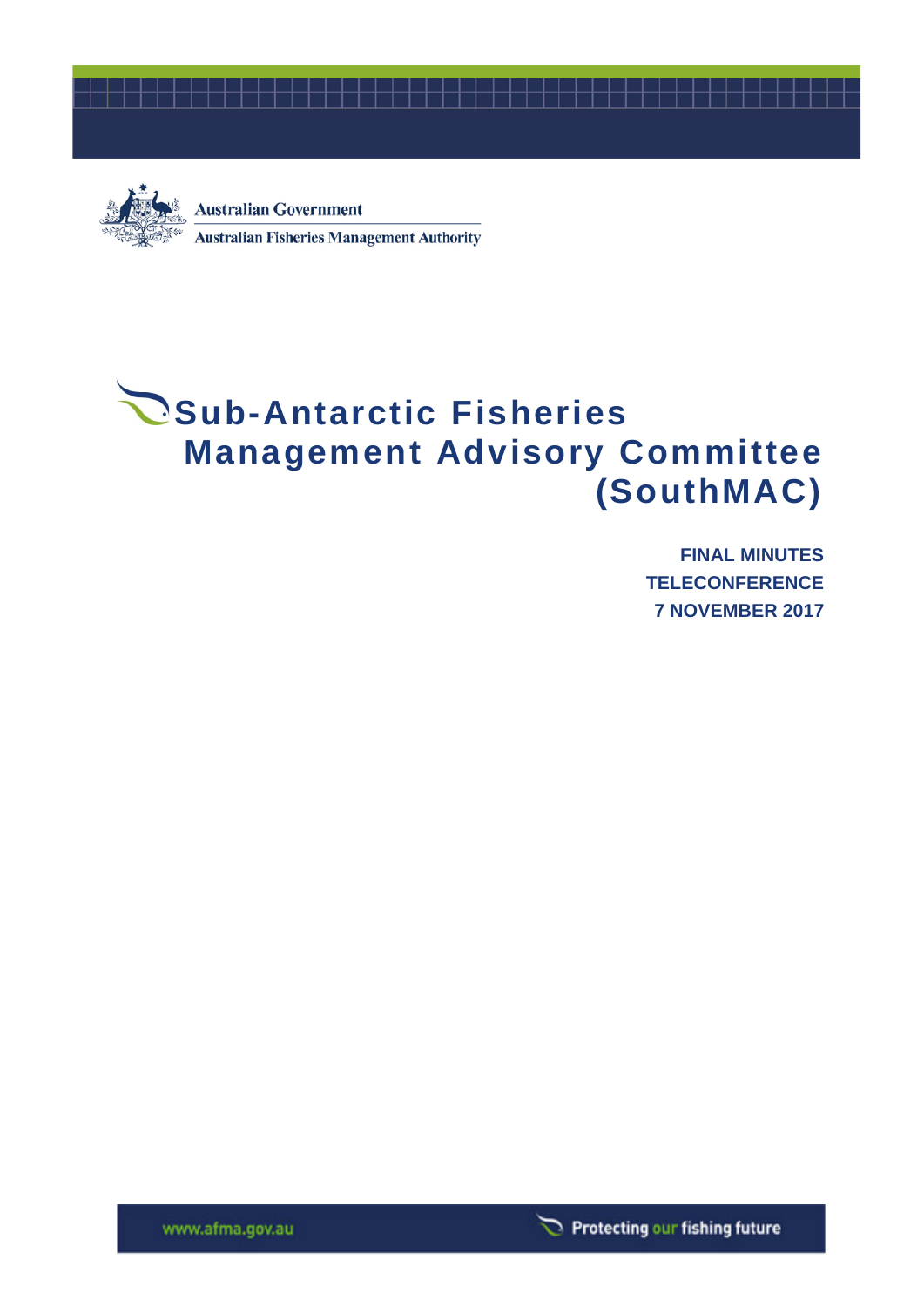#### **SUB-ANTARCTIC FISHERIES MANAGEMENT ADVISORY COMMITTEE (SouthMAC)**

**CHAIR**: Mr Peter Neville **Date:** 7 November 2017 **Venue**: Teleconference

#### **Attendance**

#### **Members**

Mr Peter Neville, Chair Dr Malcolm Haddon, Scientific Member Mr Malcolm McNeill, Industry Member Mr Martin Exel, Industry Member Ms Lihini Weragoda, AAD Member Mr Jon Bryan, Conservation Member\* Ms Jo Fisher, AFMA Member Ms Sarah Kirkcaldie, Executive Officer Mr Rhys Arangio, Industry observer

\*only available for a short period of time so provided brief comments on all agenda items

## **Introduction**

A Sub-Antarctic Fisheries Management Advisory Committee (SouthMAC) teleconference was held on 7 November 2017.

The primary objectives of the meeting were to:

- $\triangleright$  make recommendations on the total allowable catch (TAC) for Patagonian Toothfish as well as catch limits for bycatch species in the Macquarie Island Toothfish Fishery for the 2018/19 season starting on 15 April 2018 and 2019/20 season starting on 15 April 2019;
- $\triangleright$  make recommendations on the TACs for Mackerel Icefish and Patagonian Toothfish, as well as catch limits for bycatch species, in the Heard Island and McDonald Islands Fishery (HIMIF) for the 2017/18 season which starts on 1 December 2017; and
- $\triangleright$  discuss the outcomes of the 36<sup>th</sup> meeting of the Commission for the Conservation of Antarctic Marine Living Resources (CCAMLR).

The meeting met all requirements of Fisheries Management Paper 1, including the rules for dealing with conflicts of interest.

#### **Agenda item 1 - Preliminaries**

The meeting was opened at 10:10am on 7 November 2017 by the Chair, Mr Peter Neville.

#### **1.1 Declaration of interests**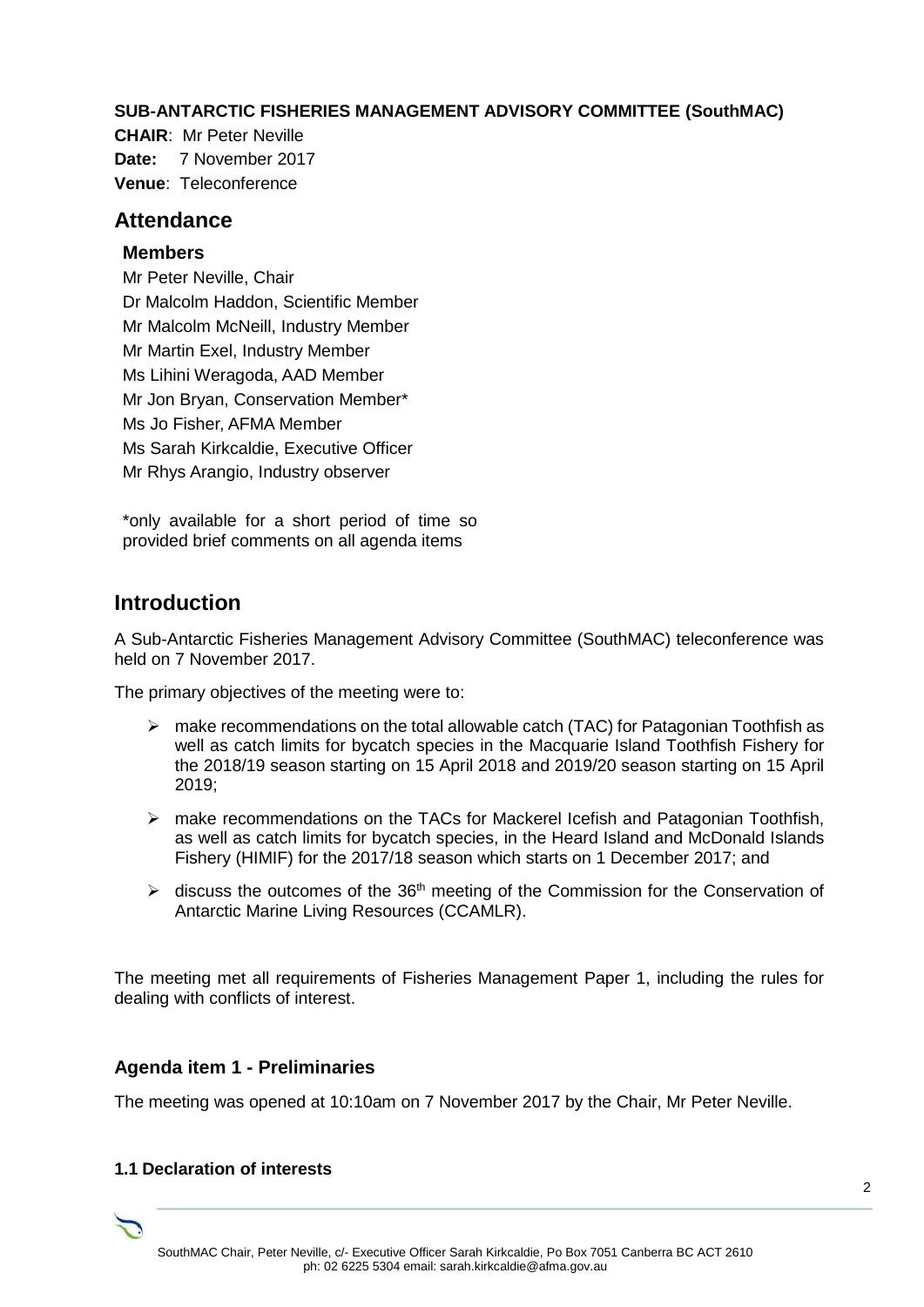As outlined in the *Fisheries Administrations Act 1991* and AFMA Fisheries Management Paper No. 1, all members (but not permanent observers or invited participants) of SouthMAC must declare any pecuniary interest in the Fishery at the commencement of the meeting and also at the commencement of each agenda item. If a member discloses an interest in an item, the member must absent themselves from the meeting before the item is considered and the MAC must make a decision as to whether the member can participate in the discussion and in making of a recommendation or remain absent from the meeting for the item.

Mr Neville declared that he was the Principal of a fisheries consulting business (P.J.Neville & Associates) and Chair of the Northern Territory Barramundi Fishery and Chair of Fisheries Research and Development Corporation's (FRDC's) recreational fishing sub-program. Mr Neville advised that he has no pecuniary interest in the sub-Antarctic fisheries.

Dr Haddon advised he is employed by CSIRO and is not undertaking specific research projects in relation to sub-Antarctic fisheries, although he does provide advice to other researchers in relation to stock assessments, particularly for the Macquarie Island Toothfish Fishery (MITF). Dr Haddon is also a member on the Northern Prawn Fishery Resource Assessment Group, the Great Australian Bight Resource Assessment Group (GABRAG) and the scientific member on SARAG. Dr Haddon advised that he has no pecuniary interests in the sub-Antarctic fisheries.

Mr McNeill advised he is the Managing Director of Australian Longline P/L which holds various fishing rights in, and operates vessels in the sub-Antarctic fisheries and New and Exploratory fisheries under the jurisdiction of CCAMLR. Mr McNeill further advised he is a member on Sub-Antarctic Resource Assessment Group (SARAG) and board member of the Coalition of Legal Toothfish Operators (COLTO). Mr McNeill was not aware of any investigation or prosecution action by AFMA against his Company or of any legal action taken by his Company against AFMA.

Mr Exel advised that he is the General Manager, Environment and Policy, Austral Fisheries Pty Ltd. Austral Fisheries P/L owns Statutory Fishing Rights (SFRs) in the Australian sub-Antarctic fisheries and waters under the jurisdiction of Commission for the Conservation of Antarctic Marine Living Resources (CCAMLR). Mr Exel also declared that he is a Director of the Institute of Marine and Antarctic Studies (IMAS), member and public officer of the Commonwealth Fisheries Association (CFA), member of the South East Trawl Fishing Industry Association (SETFIA), Deputy Chair of the Great Australian Bight Industry Association and Member of Coral Sea Fishers Association. Mr Exel further advised that he is a member of the "National Benefit Assessment Panel" for the Marine National Facility (the RV Investigator). He was not aware of any investigation or prosecution action by AFMA against his Company or of any legal action taken by his Company against AFMA.

Ms Lihini Weragoda advised that she is an employee of the AAD and her colleagues conduct the HIMI stock assessment. Ms Weragoda attends international meetings related to Antarctic fisheries and no pecuniary interest in Antarctic fisheries and that her salary is not dependent on AAD, industry and other research collaborations.

Mr Jon Bryan advised he is a part-time employee of the Tasmanian Conservation Trust. Mr Bryan stated that he is a member on a number of Tasmanian fisheries advisory committees including recreational, scallop, abalone, crustacean and scalefish, board member for the Tasmanian Association for Recreational Fishing (TARfish) and recreational diving clubs but has no pecuniary interest in Antarctic fisheries.

Ms Fisher advised she is employed by AFMA and is the Manager for Antarctic fisheries and has no pecuniary interest in the sub-Antarctic fisheries.

Ms Kirkcaldie advised she is employed by AFMA, is also the Executive Officer for SARAG and Southern Bluefin Tuna MAC and has no pecuniary interest in the sub-Antarctic fisheries.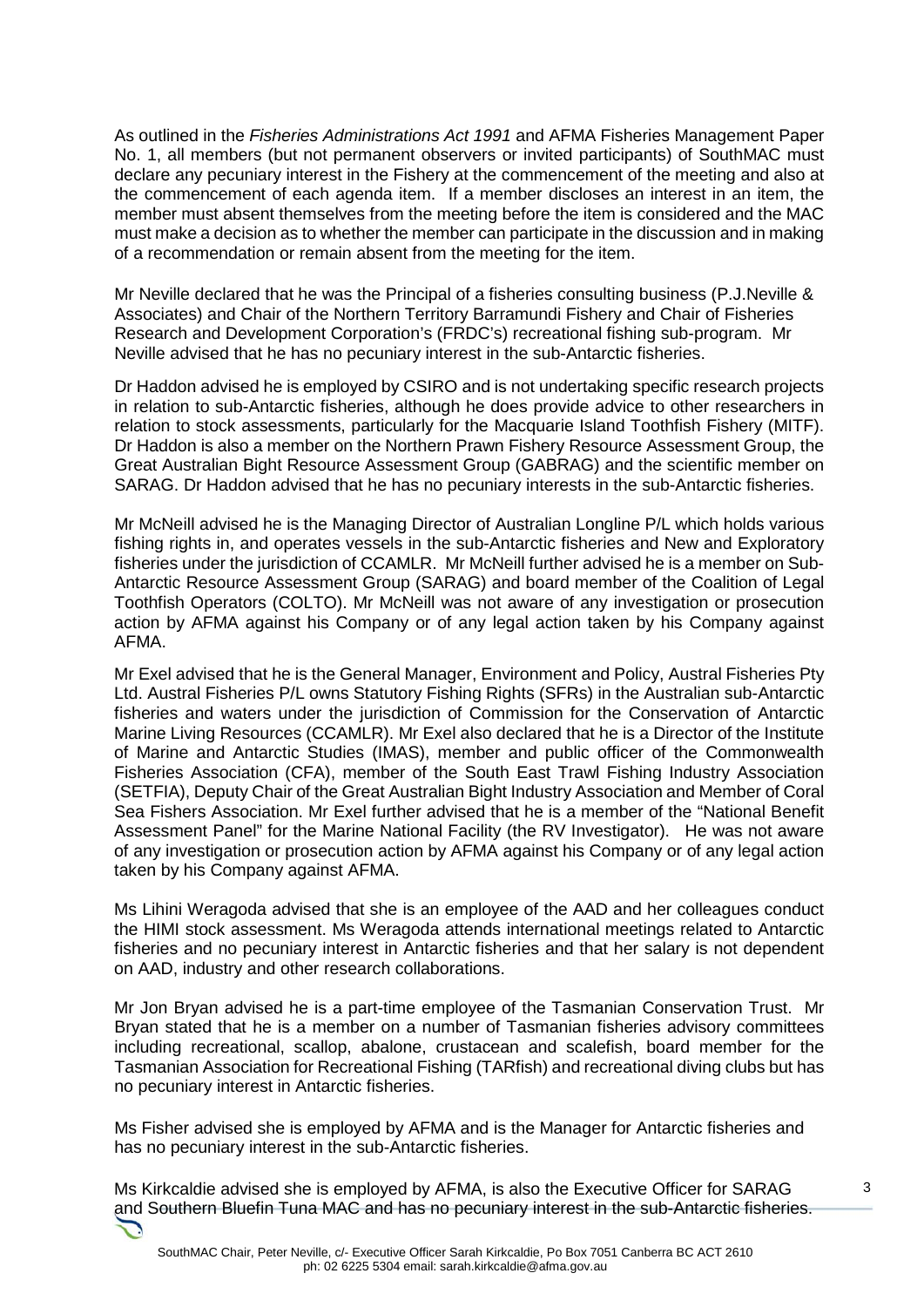Mr Arangio advised he is employed by Austral Fisheries P/L who hold SFRs in the Australian sub-Antarctic Fisheries. He is also the Secretary of COLTO. Mr Arangio is not aware of any investigation or prosecution action by AFMA against Austral Fisheries or of any legal action taken by Austral against AFMA.

Messrs Exel, McNeill and Arangio declared their interest under agenda item 2 and 3. It was agreed that as their input was essential to most agenda items, they should remain on the teleconference for all discussions but not any recommendations.

#### **1.2 Apologies**

No apologies were received.

#### **1.3 Adoption of agenda**

SouthMAC adopted the agenda with the addition of the Kerguelen Plateau Symposium under 'Other Business'.

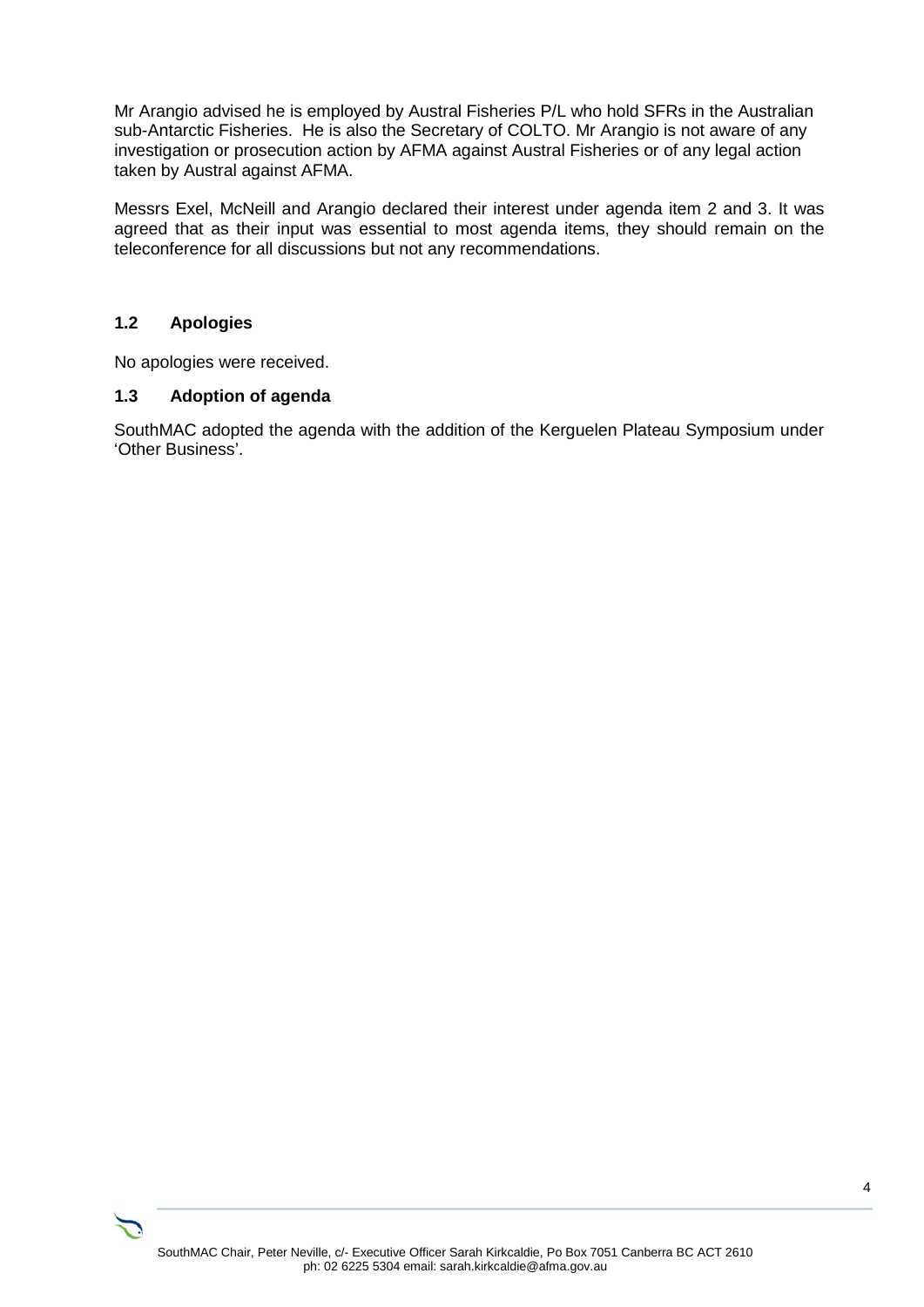# **Macquarie island Toothfish Fishery**

#### **Agenda item 2.1 – TAC recommendations**

SouthMAC noted that SARAG had discussed the Macquarie Island Toothfish Fishery stock assessment, prepared by CSIRO, at its meeting on 6 September 2017 (SARAG 56). The assessment indicated that a range of Total Allowable Catch (TAC) levels between 430 and 510 tonnes was appropriate. SARAG also discussed the spatial distribution of fishing and agreed that effort should be lowest in the Southern Macquarie Region.

SouthMAC agreed with the SARAG recommendation of a Patagonian Toothfish TAC of 450 tonnes for each of the 2018/19 and 2019/20 fishing seasons. Members further agreed to adopt the fishing strategy recommended by SARAG, whereby industry would aim to take the 450 tonnes TAC in approximately the following proportions: 250 tonnes from the Aurora Trough, 120 tonnes from Northern Macquarie Ridge and 80 tonnes from Southern Macquarie Ridge. SouthMAC noted that for operational reasons, industry may not be able to achieve this catch split.

#### **Agenda item 2.2 - Bycatch limits**

Members noted that SARAG had considered the Macquarie Island Toothfish Fishery bycatch limits out-of-session and that SARAG had noted that no new assessments have been conducted since the previous season. SARAG had recommended the continuation of the bycatch limit of 50 tonnes for any single species (other than the target species) taken in the Fishery. SouthMAC supported SARAG's recommendation on bycatch limits for the 2018/19 and 2019/20 fishing seasons.

# **Heard Island and McDonald Islands Fishery (HIMIF)**

#### **Agenda item 3 – Total Allowable Catch (TAC) and bycatch limit recommendations**

#### **Agenda item 3.1 - Patagonian Toothfish**

SouthMAC noted that SARAG had discussed the assessment of Patagonian Toothfish at HIMIF, prepared by AAD, at SARAG 56. The assessment recommended TACs of 3,525 tonnes for the 2017/18 fishing season and 3,525 tonnes for the 2018/19 fishing season. SouthMAC noted that SARAG agreed to small amendments to the stock assessment which were then considered and supported out-of-session before being submitted to CCAMLR XXXVI which was held in Hobart from 16 – 27 October 2017. The amendments did not change the recommended TAC.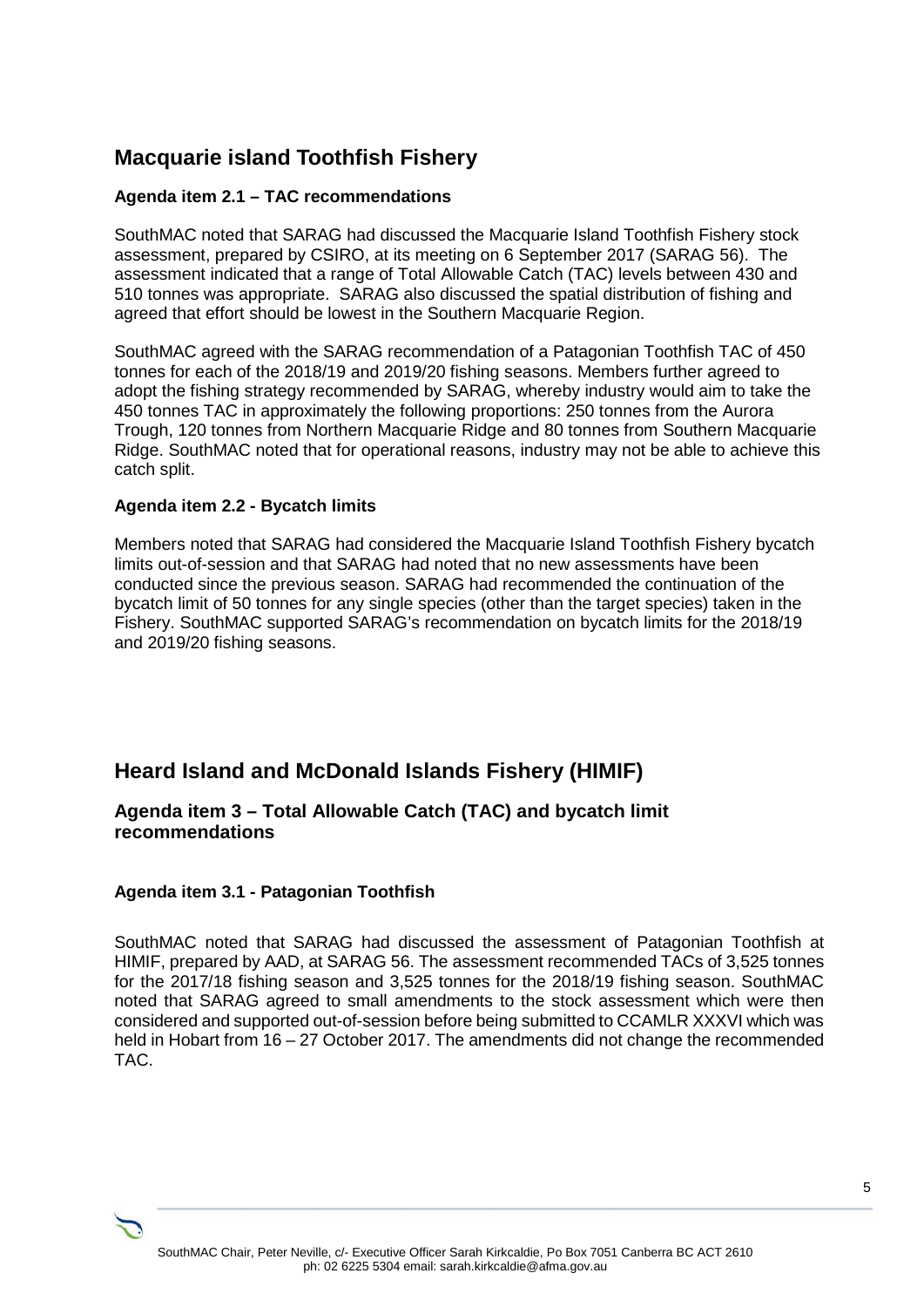#### **Agenda item 3.2 - Mackerel Icefish**

*Mackerel Icefish* 

SouthMAC was informed that SARAG 56 also considered an assessment of Mackerel Icefish at HIMIF, prepared by AAD. The assessment recommended a Mackerel Icefish TAC of 526 tonnes for the 2017/18 fishing year and 395 tonnes for the 2018/19 fishing year.

Members noted that the Mackerel Icefish stock assessment is likely to be updated after the Random Stratified Trawl Survey (RSTS) is completed next year. The stock assessment was submitted to the CCAMLR Working Group of Fish Stock Assessment.

SouthMAC noted that SARAG was also asked to consider, out of session, the bycatch limits for the HIMI fishery for the 2017/18 season. As no new assessments have been conducted since the bycatch limits were previously set, SARAG recommended that the bycatch limits from the current fishing season be rolled over to the coming fishing season.

SouthMAC noted that CCAMLR considers bycatch limits for the Fishery on an annual basis, and as the AFMA Commission considers CCAMLR outcomes each year, it was agreed to only recommend the Patagonian Toothfish and Mackerel Icefish TACs for one year so that the TACs and bycatch limits are considered and contained in the same Determination.

SouthMAC considered the TAC recommendations and bycatch recommendations agreed to at CCAMLR XXXVI and supported by SARAG:

| <i>Mackerel Icefish</i>                         |                              |
|-------------------------------------------------|------------------------------|
| Mackerel Icefish (Champsocephalus gunnari)      | 526 tonnes for 2017/18       |
| <b>Patagonian Toothfish</b>                     |                              |
| Patagonian Toothfish (Dissostichus eleginoides) | 3 525 tonnes for 2017/18     |
| <b>Bycatch Species:</b>                         |                              |
| Macrourus Caml and M. whitsoni                  | 409 tonnes                   |
| M. halotrachys and M. carinatus                 | 360 tonnes                   |
| Unicorn Icefish (Channichthys rhinoceratus)     | 1663 tonnes                  |
| Skates and Rays ( <i>Bathyraja spp.)</i>        | 120 tonnes                   |
| Grey Rockcod (Lepidonotothen squamifrons)       | 80 tonnes                    |
| All other species                               | 50 tonnes (for each species) |

Industry members left the teleconference and SouthMAC agreed to recommend to the AFMA Commission the TAC and bycatch catch limits outlined above.

Industry members rejoined the teleconference.

The AFMA member further noted that the 3 trawler limit currently in place in the HIMIF will also be considered by the AFMA Commission at its meeting on 23-24 November 2017.

#### **Agenda item 4 – Skate and ray handling and reporting**

6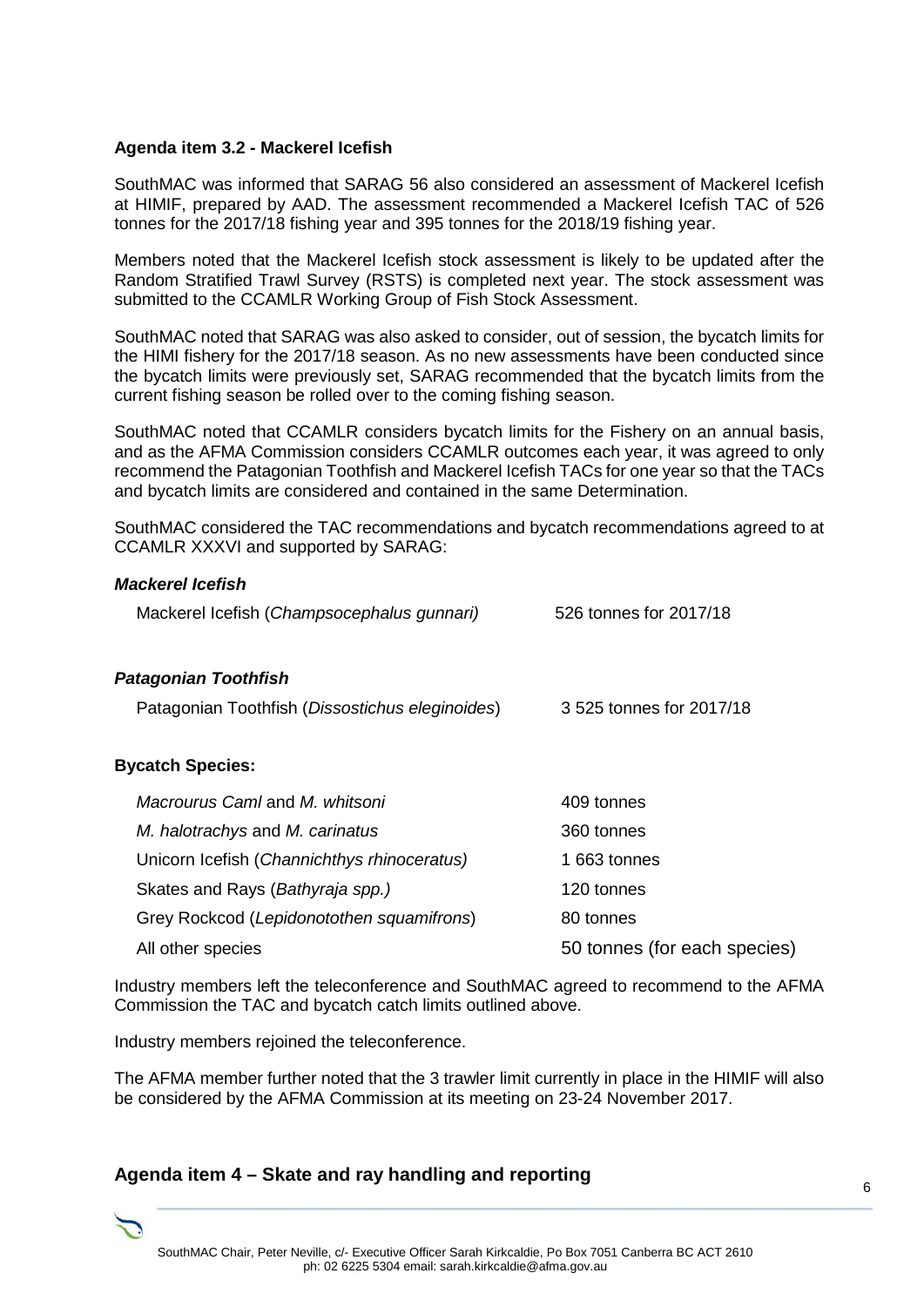SouthMAC noted that at the SARAG meeting in May 2017 members noted that some observers had questioned the different handling practices of skates and rays between boats. At this meeting, members also noted that more harm is done if there is an attempt to remove the hook from the skates/rays as the mouth is very soft. There was agreement that it is preferable to get the skate or ray back in water even if it still has the hook in its mouth as the hook will rust out.

At SARAG's September 2017 meeting, Industry noted that skate and ray bycatch has the potential to be a 'limiter' to fishery operations, as it is not inconceivable that bycatch limits for these species may be reached, therefore requiring that fishing for the target species cease. Industry also noted that a lot of skates are caught in the icefish fishery but they may become a limiter in the longline sector.

The AFMA member explained that subsequent conversation with the AFMA bycatch team and observers indicate that the hooks may not rust out and that best practice handling needs to be revisited. . SouthMAC noted that the AFMA bycatch team is currently developing of a standard set of procedures for handling skates and rays (the guide). A draft guide will be presented to the AFMA Observer workshop (expected to be held in December 2017) and industry and AAD input to the guide will be sought. A final draft will then be presented to SARAG at its 28 February 2018 meeting. The final draft will also be presented to SouthMAC at its next meeting.

SouthMAC members requested that the guide should be consistent with CCAMLR Conservation Measures and in particular CM 33-03 *Limitation of by-catch in new and exploratory fisheries in the 2017/18 season* which states:

On all vessels, all skates and rays must be brought on board or alongside the vessel to be checked for tags and for their condition to be assessed. Recaptured tagged skates and rays … should not be re-released. Unless otherwise specified by scientific observers, all other skates and rays caught alive and with a high probability of survival should be released alive, by vessels, by cutting snoods, and when practical, removing the hooks, and the number should be recorded and reported to the Secretariat.

SouthMAC also highlighted the need for the guide to be easily interpreted and not a judgement call by the skipper. Industry members noted that 3 skippers would be attending the Kerguelen Plateau Symposium in Hobart on 13-15 November and this may be an opportunity for AFMA to discuss the draft guide with skippers.

## **CCAMLR**

#### **Agenda item 5 – Summary of outcomes of CCAMLR**

Members noted that CCAMLR XXXVI was held in Hobart from 16 – 27 October 2017, and was preceded by the meetings of CCAMLR's Working Group on Fish Stock Assessment (WG-FSA) and Scientific Committee from 16 – 20 October.

The AAD member summarised the outcomes from CCAMLR XXXVI that were relevant to SouthMAC including that:

- Australia's stock assessments for Patagonian toothfish in Statistical Division 58.5.2 was successful. WG-FSA suggested some additional work on the Patagonian Toothfish stock assessment which was carried out during WG-FSA and the stock assessment was endorsed without any changes to the original TAC recommendation;
- The Mackerel Icefish stock assessment was accepted with no changes; and
- Australia's proposals for exploratory fishing in Statistical subareas 88.1 and 88.2 and divisions 58.4.1 and 58.4.2 were successful.

7 The AAD member also highlighted that it was a difficult meeting with little progress made on most of the issues including: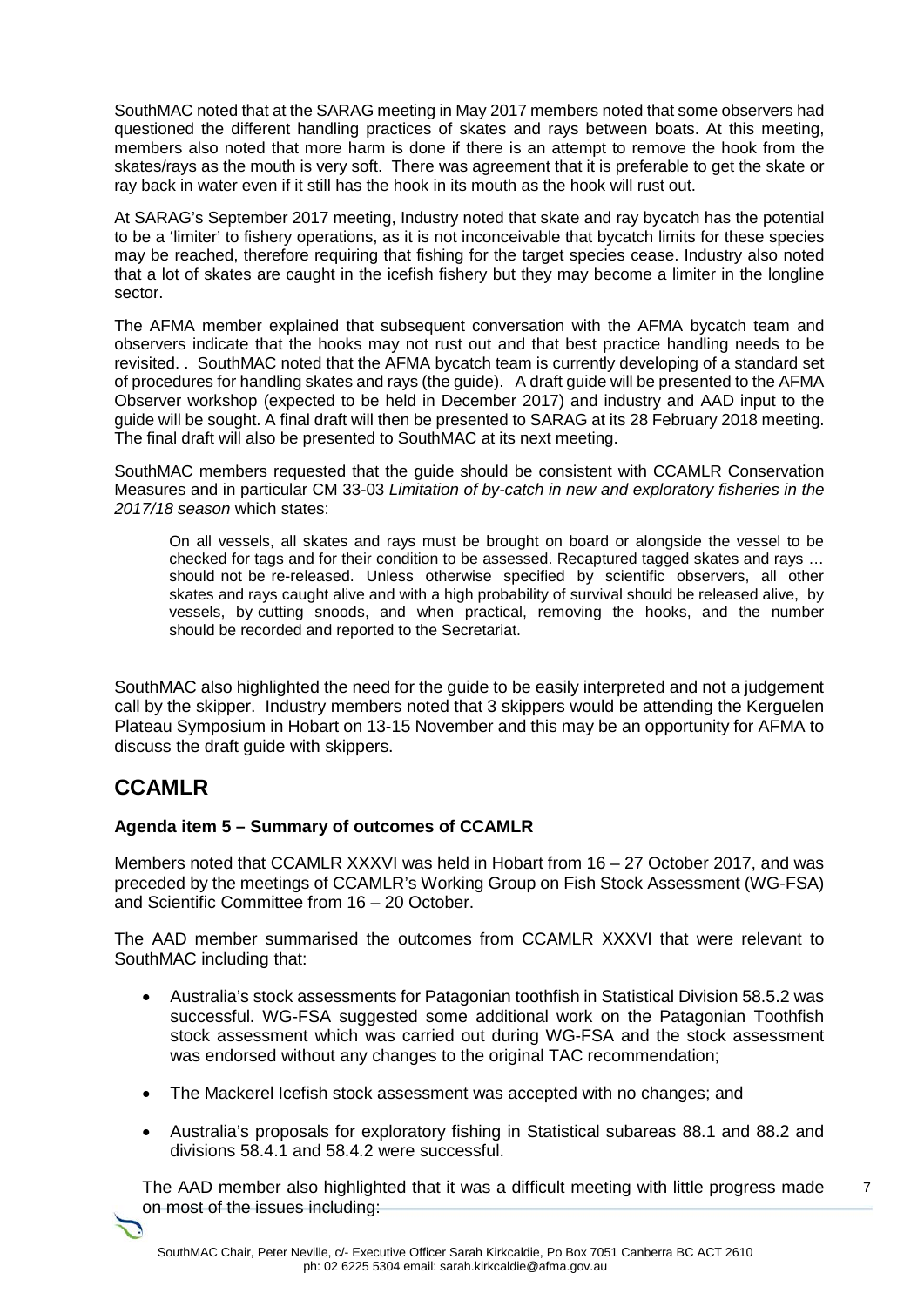- Australia accepted a non-compliance for the fishing vessel *Isla Eden* for a delay in reporting catch to CCAMLR. An allegations was made against Australia by one Member for illegal fishing and the Australian delegation successfully defended against this claim. However, valuable meeting time was spent discussing this and the Compliance Evaluation Procedure more broadly which detracted discussion on issues such as climate change and the East Antarctic MPA. Industry expressed concern regarding possible flow on implications for exporting product and market access;
- No compliance report was adopted by the Standing Committee on Implementation and Compliance for the first time since the Compliance Evaluation Procedure became operational in 2013;
- Despite support by most CCAMLR Members, East Antarctic MPA proposal was not successful; and
- A joint proposal by Australia and New Zealand to establish an exploratory fishery in Subarea 88.3 was not successful. The objective of this proposal was to better regulate research fishing carried out with exemptions from most conservations measures.

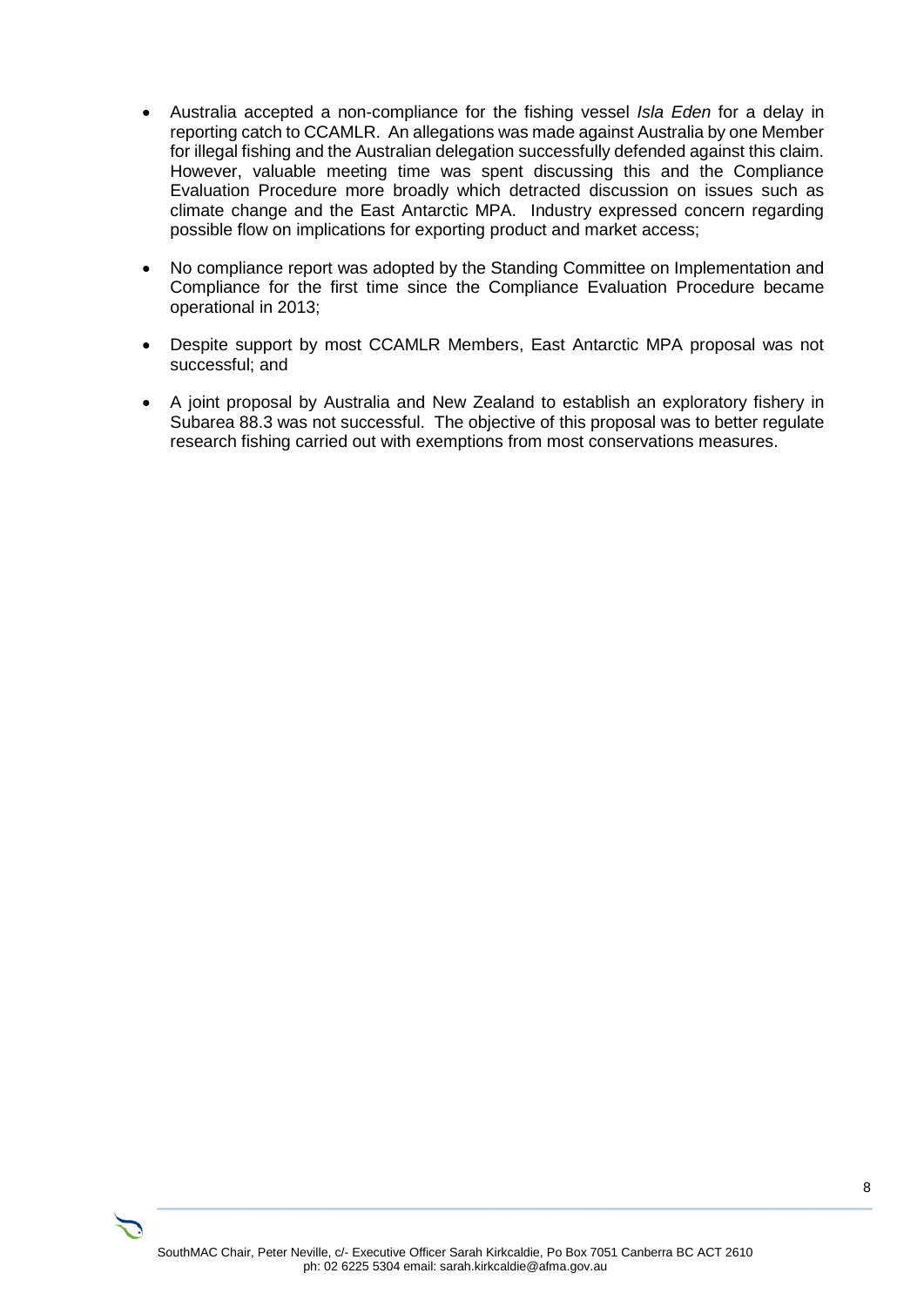#### **Agenda item 5.1 – Exploratory Fisheries Update**

Members noted that the TAC for the East Antarctica went up by 16% which is the maximum that a New and Exploratory TAC can increase by in one year.

Members noted that the Ross Sea MPA was discussed however agreed that the full effects of the MPA and associated Conservation Measures will not be known until it is in place on 1 December 2017.

SouthMAC noted that the CCAMLR Secretariat had advised it was seeking to put in place mechanisms to better predict when Exploratory Fisheries would close. This should enable closure notices to be issued earlier to reduce the probability of overfishing occurring. SouthMAC noted that some CCAMLR members may have set gear in Statistical Subarea 88.1 in the 2016/17 season with the knowledge that their gear was very likely to catch more fish than the remaining TAC.

#### **Agenda item 6 - Summary of revised Conservation measures**

SouthMAC noted that the following are some of the key conservation measures relevant to SouthMAC which were revised at the 2017 CCAMLR meeting:

#### **General**

CM 24-05 - Minimisation of the incidental mortality of seabirds in the course of longline fishing or longline fishing research in the Convention Area (new conservation measure).

#### **HIMI**

CM 33-02 - Limitation of by-catch in Statistical Division 58.5.2 in the 2017/18 season.

CM 41-08 - Limits on the fishery for *Dissostichus eleginoides* in Statistical Division 58.5.2 in the 2017/18 and 2018/19 seasons.

CM 42-02 - Limits on the fishery for *Champsocephalus gunnari* in Statistical Division 58.5.2 in the 2017/18 and 2018/19 seasons.

#### **East Antarctica**

CM 41-05 - Limits on the exploratory fishery for *Dissostichus mawsoni* in Statistical Division 58.4.2 in the 2017/18 season.

CM 41-11 - Limits on the exploratory fishery for *Dissostichus mawsoni* in Statistical Division 58.4.1 in the 2017/18 season.

#### **Ross Sea**

CM 41-09 - Limits on the exploratory fishery for *Dissostichus mawsoni* in Statistical Division 88.1 in the 2017/18 season.

CM 41-10 - Limits on the exploratory fishery for *Dissostichus mawsoni* in Statistical Division 88.2 in the 2017/18 season.

#### **Bycatch**

CM 33-03 - Limitation of by-catch in new and exploratory fisheries in the 2017/18 season.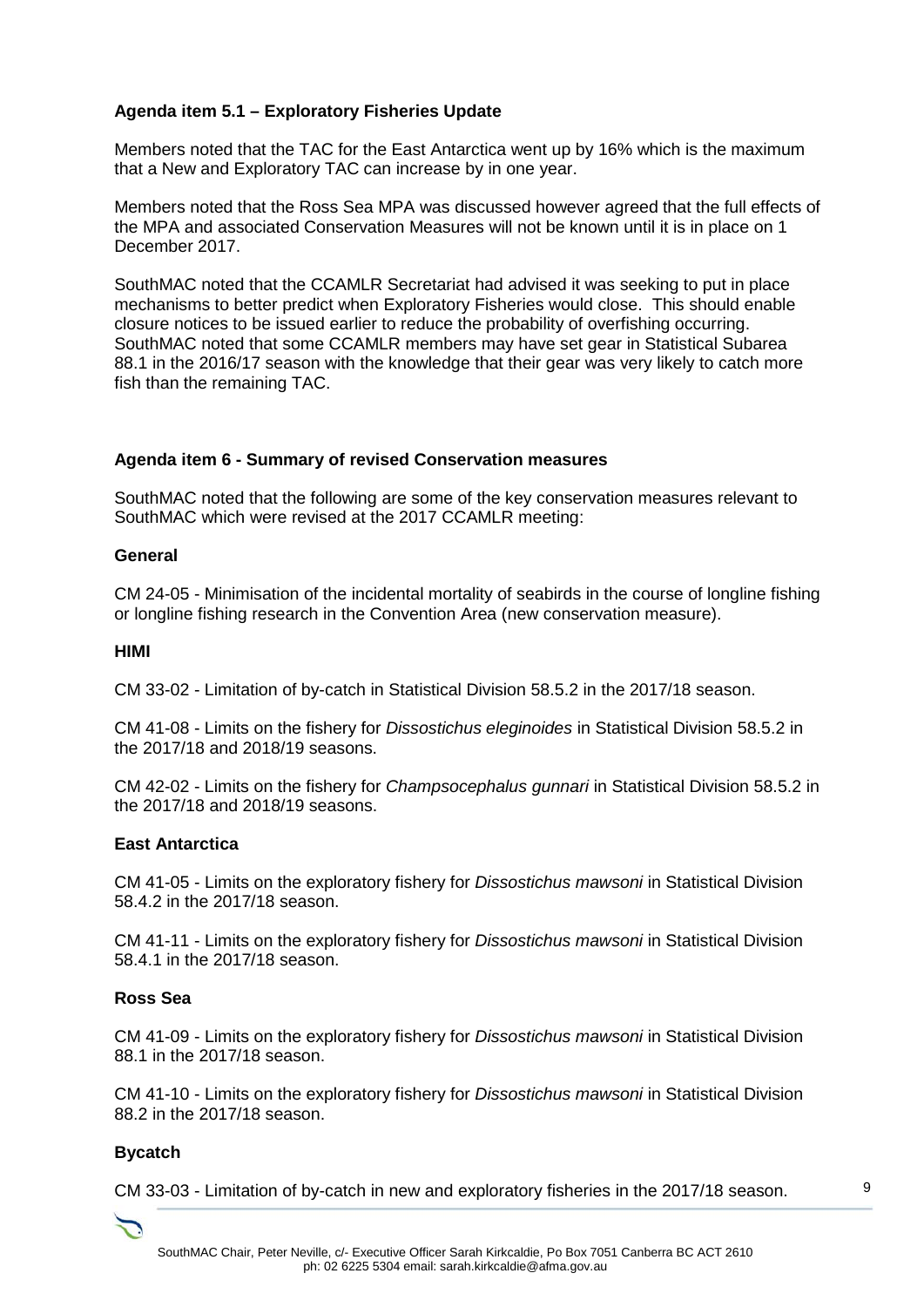Members further noted that the Text of the CCAMLR Scheme of International Scientific Observation was also revised but not all the changes that were recommended at the workshop held earlier in the year were included. Members noted that some important revisions were made to improve observer safety. Industry members also indicated that the high tagging rate could cause problems in the East Antarctica and Ross Sea and any issues will be fed back into CCAMLR next year.

## **Other**

#### **Agenda item 8 – Other Business**

#### **Agenda item 8.1 - Kerguelen Symposium**

SouthMAC noted that the Symposium on Kerguelen Plateau Marine Ecosystems and Fisheries will be held in Hobart on 13-15 November 2017. Mr Exel noted that he will be attending the Symposium as well as Mr Rhys Arangio, Mr David Carter and 3 skippers from Austral Fisheries Pty Ltd. The AFMA member noted that she will attending and presenting on the Ecological Risk Assessment process. The AAD member noted that she would be presenting on the HIMI marine reserve expansion and Ms Gill Slocum will be presenting on the Australian-France coorperation on the Kerguelen Plateau.

#### **Agenda item 9 - Next meeting**

SouthMAC agreed to hold the next face-to-face meeting in Hobart on Thursday 1 March 2018 with a SARAG meeting held on 28 February 2017.

The Chair thanked members for participating in the teleconference and closed the meeting at 11:10 am.